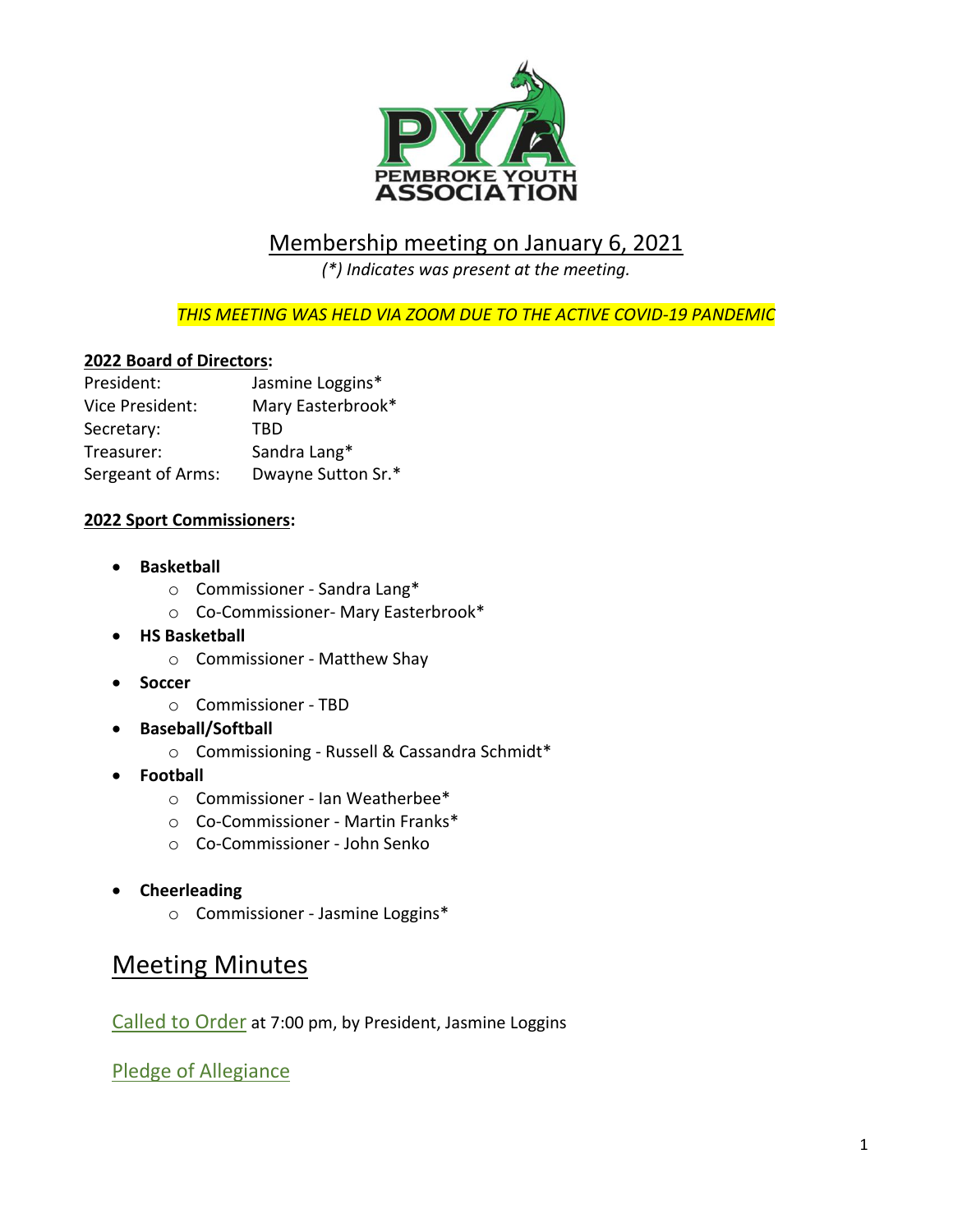

### New Member Applications

- David Winters
- Carolyn Bosse
- Dwayne Sutton
- Cassandra Schmidt
- Michelle Franks
- Dawn Waggoner
- Jasmine Loggins
- Sandra Lang
- Doug Hale

### Treasurer's Report

• Report discussed

# Sport Commissioners Reports

Basketball by Sandra Lang

• Games started & going well; working on sock fundraiser & getting each team in home gym for games

HS Basketball by Matt Shay

• Not at meeting

Soccer by Jasmine Loggins

- Nothing new to report
- Still looking for a commissioner

Softball & Baseball by Jasmine Loggins

- Hats purchased, as well as insurance
- Russell & Cassandra Schmidt commissioners

Football by Marty Franks

- Will need \$250 check to donate to pink game
- Meeting at end of Jan to discuss some fundraisers

Meeting minutes are respectfully submitted by: Sandra Lang, Interim PYA Secretary.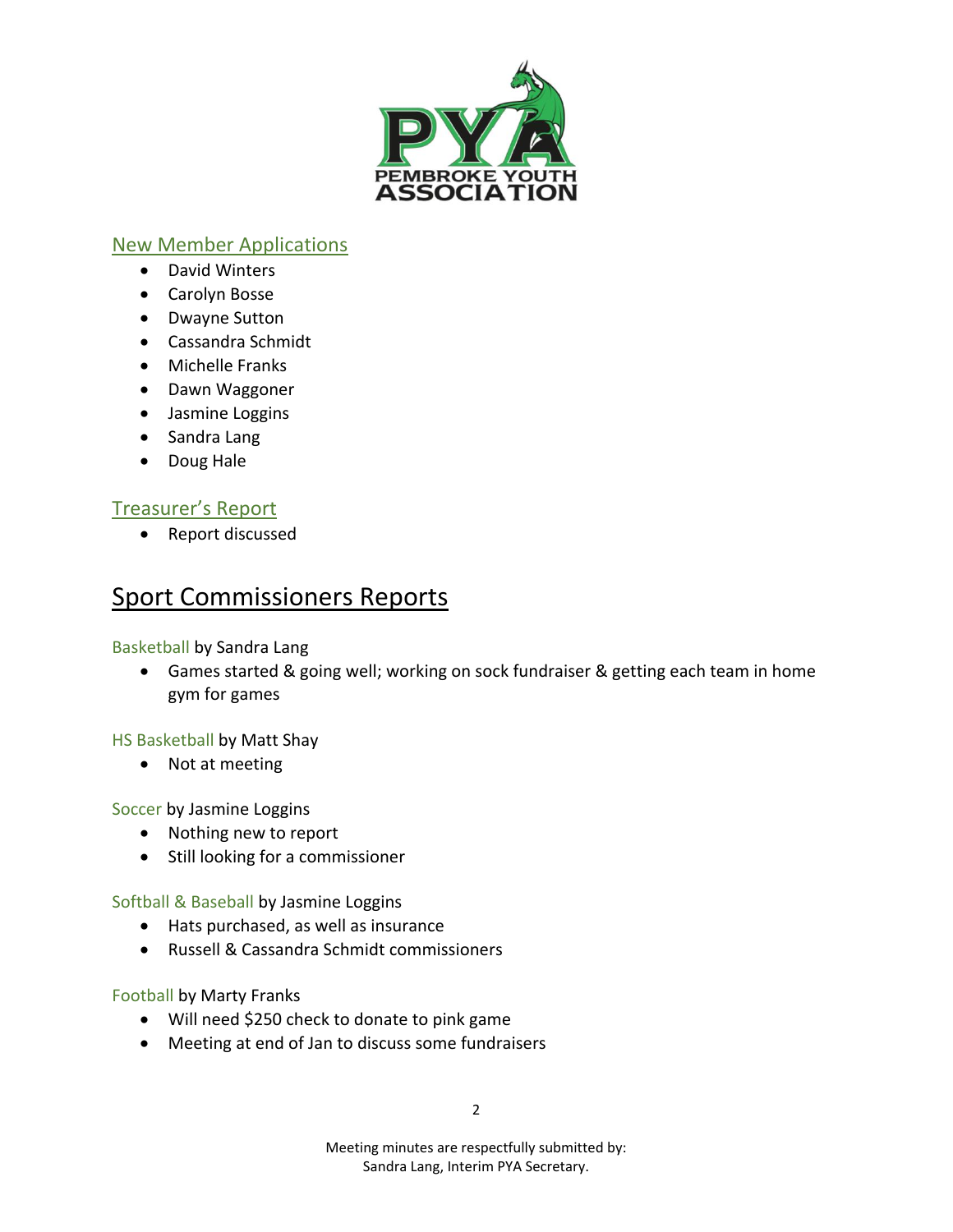

Cheerleading by Jasmine Loggins

• Super bowl square fundraiser

## Committee Reports

Concession Coordinator: by Jasmine Loggins

- Done for the season
- Looking for a new coordinator

#### Bylaw Committee: Appointed Dwayne Sutton, Lee Hartz, Mary Easterbrook

• Nothing to report

Scholarship Committee: Appointed Sandra Lang, Doug Hale, Carrie Hartz

• Nothing to report

#### Fundraising Appointments To Be Determined

• Nothing to report

Self-Audit Committee: Appointed Jasmine Loggins, Dwayne Sutton, & Marty Franks

• Nothing to report

## Old Business

• None

### New Business

• Kerri Lehmbeck from Victory Sports

### Elections

• None

## **Adjournment**

- A motioned to adjourn the meeting was made by Dwayne Sutton
- Seconded by Marty Franks

Meeting minutes are respectfully submitted by: Sandra Lang, Interim PYA Secretary.